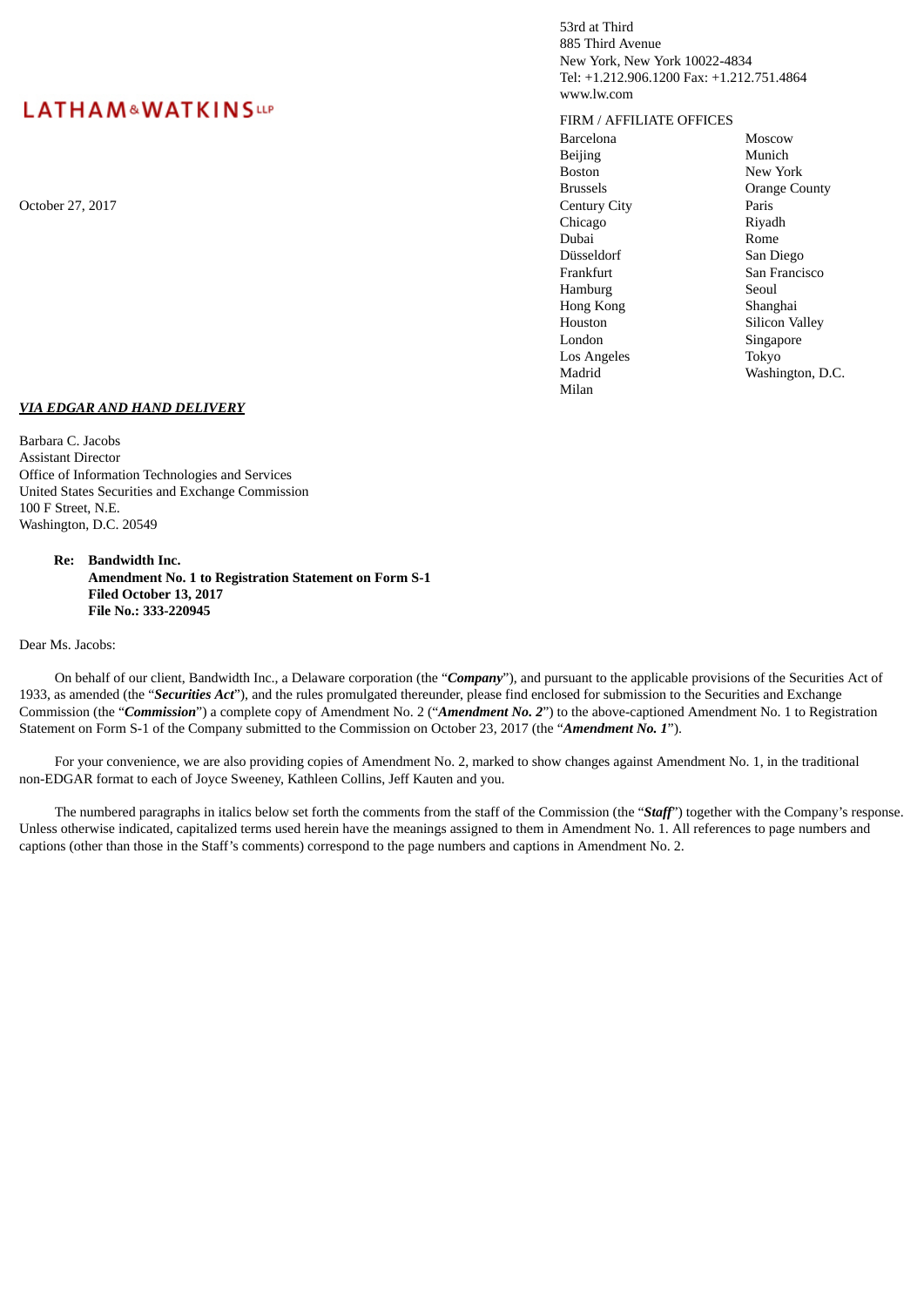# **LATHAM&WATKINSWP**

### The Offering, page 9

1. You state in response to prior comment 1 that the Series A preferred stock will convert to 2.5 shares of Old Class A common stock prior to the effectiveness of your Second Amended and Restated Certificate of Incorporation. However, your disclosures on page 48 indicate that you "expect" this event to happen. Please clarify whether your preferred shareholders have formally agreed to convert their holdings to Class A common stock. Also, if the preferred shareholders do not convert to Old Class A common stock, tell us how that impacts the terms of your Second *Amended and Restated Certificate of Incorporation.*

#### *Response:*

The Company notes the Staff's comment and has revised the disclosure on pages 10 and 49 of Amendment No. 2 to state that Carmichael Investment Partners LLC ("Carmichael"), the holder of our Series A preferred stock, will convert the Series A preferred stock to Old Class A common stock. Carmichael will either be required to convert pursuant to the terms of Series A preferred stock upon an initial public offering meeting a specified price per share or will voluntarily convert prior to the pricing of the offering. The Series A preferred stock will no longer exist prior to the effectiveness of the Second Amended and Restated Certificate of Incorporation. If Carmichael does not convert to Old Class A common stock, the offering will not occur without a prior amendment to the Company's Registration Statement.

2. We have reviewed your response to prior comments 1 and 2. Please tell us the basis for your statement that you expect Carmichael Investment Partners LLC to distribute the Class B common stock to its limited partners. Tell us whether there are agreements in place that ensure this will happen. If not, please clarify your disclosures that you expect a sufficient number of shares of Class B common stock will be converted into *Class A common stock in order for you to become a controlled company.*

#### *Response:*

The Company notes the Staff's comment and advises the Staff that based on the Company's understanding of the investment relationship between Carmichael and its limited partners, the Company understands that Carmichael will be distributing its Class B common stock to its limited partners, and at such time, the Class B common stock will convert into Class A common stock by virtue of this transfer. However, the Company does not have the ability to review Carmichael's investment agreement to confirm that this distribution must occur. In addition, the Company has revised the disclosure on the cover page and on pages 11 and 50 to clarify the expectations regarding conversion of Class B common stock to Class A common stock, including the potential for an insufficient number of conversions to occur and/or the timelines for such conversions.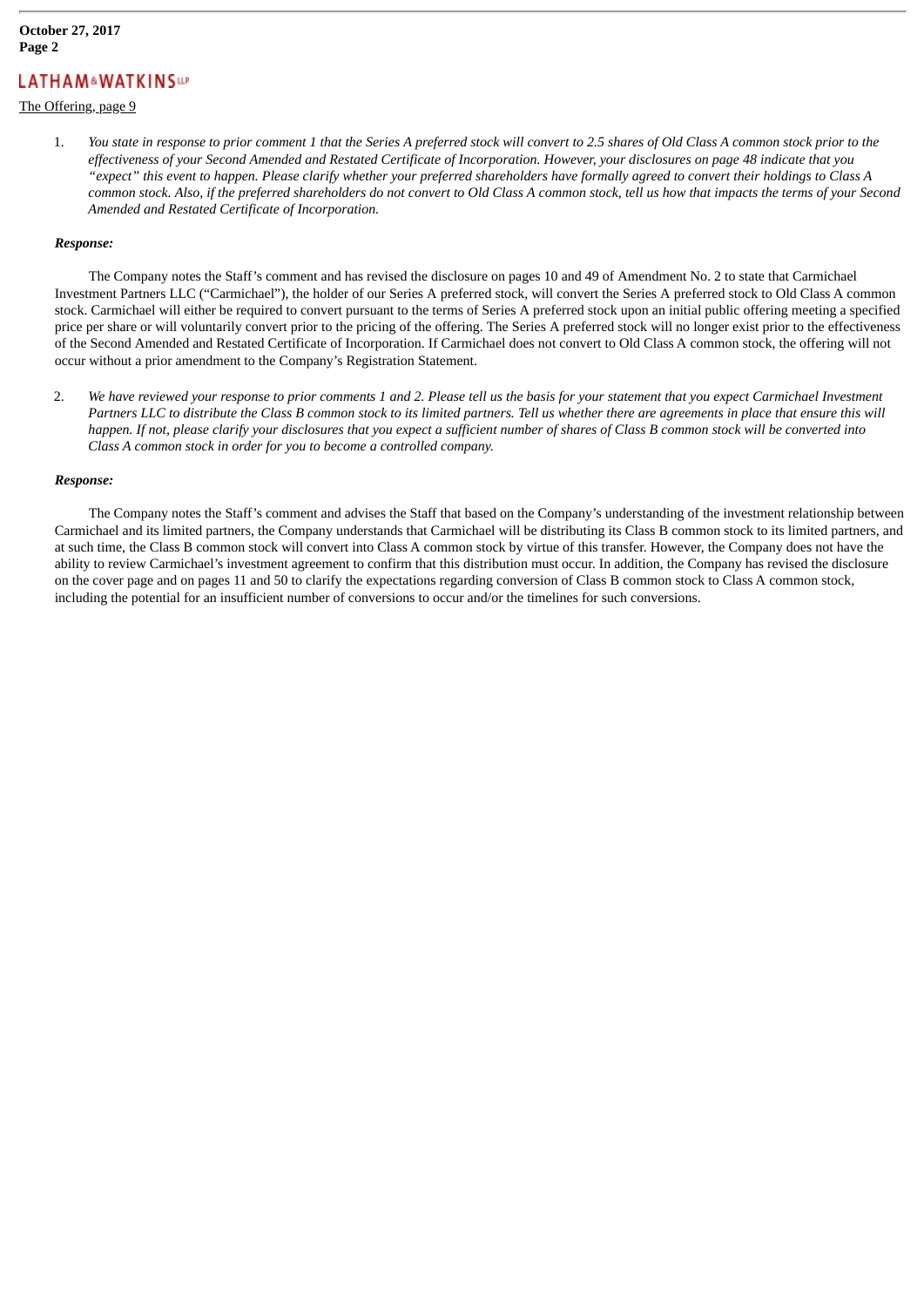### **October 27, 2017 Page 3**

### **LATHAM&WATKINSWP**

3. Further, it appears that a substantial percentage of the Class B common stock is held by holders who are subject to lockup agreements that prevent them from converting their shares of Class B common stock to Class A common stock. Please tell us the basis for your statement that you *expect Mr. Morken to become your controlling shareholder in light of these limitations.*

### *Response:*

The Company notes the Staff's comment and advises the Staff that although certain of the holders of Class B common stock will be entering into a Conversion Lock-up Agreement, such lock-up only applies to a percentage of such holders' Class B common stock. The balance of such holders' Class B common stock may be converted. Although there is no contractual obligation to convert, the Company believes that a substantial percentage of such holders of Class B common stock will convert their Class B common stock to Class A common stock or otherwise dispose of their Class B common stock. However, there can be no assurance that the Company will become a controlled company under the corporate governance rules for NASDAQ-listed companies or, if it does, on what timeline that will occur. Additionally, the Company advises the Staff that it has revised the disclosure on the cover page and pages 10, 11, 49 and 50 of Amendment No. 2 to further clarify the possible conversion from Class B common stock to Class A common stock.

4. You state that the holders of the Class B common stock are not required to convert their shares of Class B common stock to Class A common stock. Please add disclosure to the cover page that these holders are not required to convert their shares of Class B common stock to Class A *common stock and there can be no assurance that they will convert their shares or advise.*

### *Response:*

The Company notes the Staff's comment and has revised the disclosure on the cover page of Amendment No. 2.

### Management's Discussion and Analysis of Financial Condition and Results of Operations

### Key Performance Indicators, page 64

5. In your response to prior comment 5 you state that the company's Chief Operating Decision Maker assesses performance primarily based on revenue and gross profit rather than usage metrics when reviewing the company's operating performance or making business decisions. Please clarify for us whether management uses usage metrics in managing the business. If so, tell us why you believe usage metrics would not be key indicators of the company's operating performance considering the majority of your CPaaS revenues are based on usage. Refer to Item 303(a)(3) *of Regulation S-K and Section III.B.1 of SEC Release No. 33-8350.*